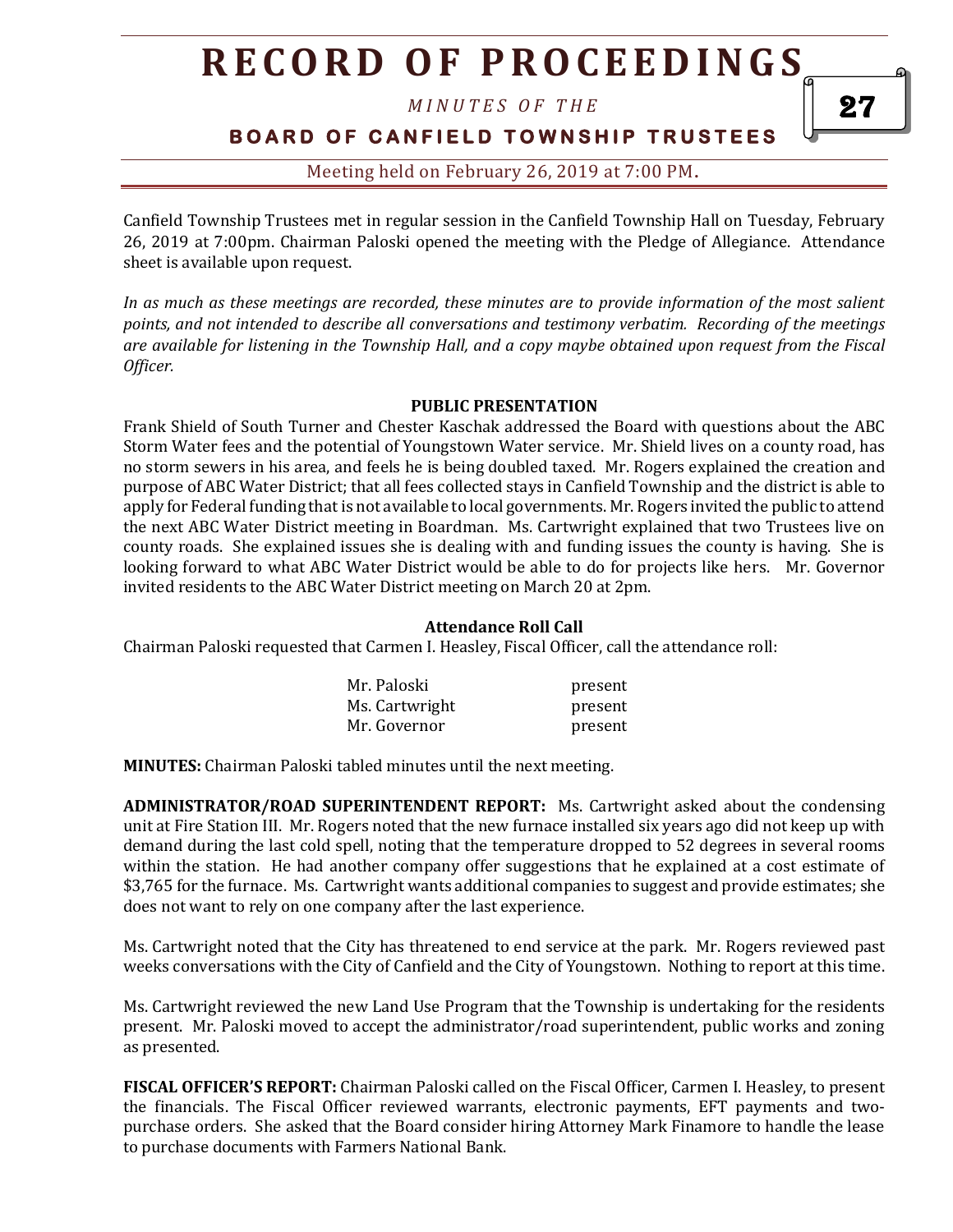*M I N U T E S O F T H E* 

28

## **BOARD OF CANFIELD TOWNSHIP TRUSTEES**

### Meeting held on February 26, 2019 at 7:00 PM**.**

Ms. Cartwright asked about the investments maturing at end of March. Ms. Heasley noted that she is in contact with Farmers Investment. She will have something ready for the next meeting.

Under correspondence, the Township is in receipt of two request for donations for the Memorial Day activities from the Canfield War Museum and Canfield American Legion Post #177 and also has a request from The 4th July Committee for the 4th of July activities. The grand opening for DoCut is this coming March 20 from 10am to 3pm.

Mr. Paloski asked about the closing of 2018. The Fiscal Officer noted that she is in balance for 2018 and ready to close the year, but she is waiting on final input from the Board for the Notes and MD&A. Ms. Cartwright will try to spend time this week on these documents. Mr. Paloski moved to accept the report as presented.

#### **OLD BUSINESS**

Mr. Paloski asked about the purchase of a blacktop roller. Ms. Heasley asked if we could wait until after approving the permanent budget before making purchases. Everyone understand that the Public Works Department would like the equipment ordered before April. The Fiscal Officer explained concerns with the certificate received from the County Auditor's office that does not agree with her records and until that is resolved, we should not finalize a permanent budget. After we pass the budget, we can start with purchases.

#### **NEW BUSINESS RESOLUTION 2019-02-26-50 Warrants & Electronic Payments**

Mr. Paloski moved to approve Warrants #13081 thru #13115, electronic payments 62-2019 thru 79-2019 for a total of \$44,235.02, EFT-2 & 3 for a total of \$926.83, EFT-15 thru 21 for a total of \$6,018.46, EFT-31 thru 34 for a total of \$2,328.60 and EFT-62 thru 69, 2019 for a total of \$6,393.95 as general & payroll obligations of the Township. Mr. Governor seconded the Motion. Roll Call: Mr. Paloski, yes; Ms. Cartwright, yes; Mr. Governor, yes. Motion carried 3 to 0.

#### **RESOLUTION 2019-02-26-51 Purchase Orders & Blanket Certificates**

Ms. Cartwright moved to approve purchase orders PO 11-2019 and PO 12-2019 for a total of \$89,600.00. Paloski seconded the Motion. Roll Call: Mr. Paloski, yes; Ms. Cartwright, yes; Mr. Governor, yes. Motion carried 3 to 0.

#### **RESOLUTION 2019-02-26-52 Hiring Legal Council**

Mr. Paloski moved to approve the hiring of Attorney Mark Finamore to review and provide the required legal opinion of the lease to purchase documents provided by Farmers National Bank for the 2019 pickup at a cost not to exceed \$600.00. Mr. Governor seconded the Motion. Discussion: Ms. Cartwright asked for his hourly rate. Ms. Heasley will ask for his hourly rate. Roll Call: Mr. Paloski, yes; Ms. Cartwright, yes; Mr. Governor, yes. Motion carried 3 to 0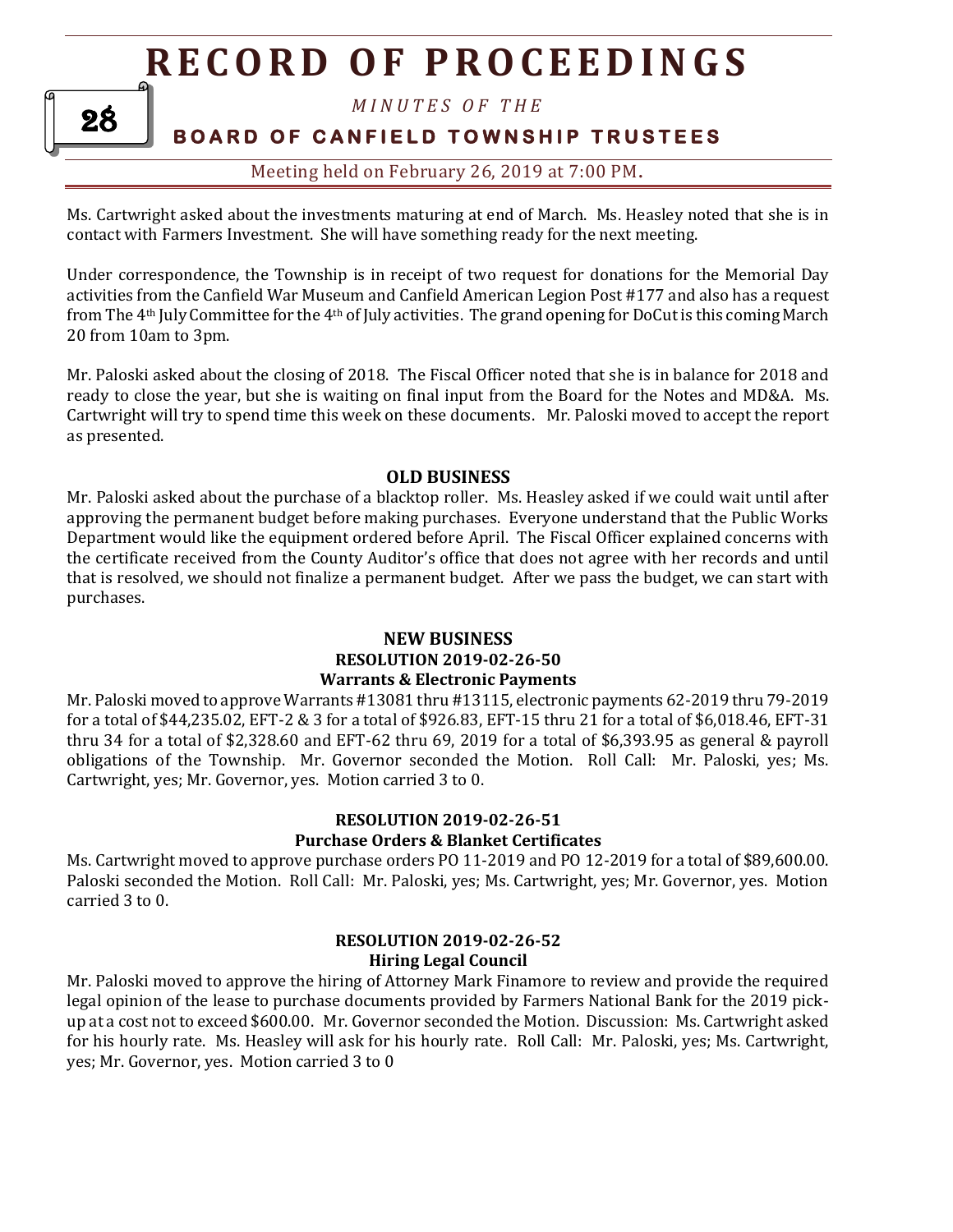*M I N U T E S O F T H E* 

## **BOARD OF CANFIELD TOWNSHIP TRUSTEES**

### Meeting held on February 26, 2019 at 7:00 PM**.**

**Trustees Comments:** Mr. Governor noted that the present Sheriff's contract ends in April, but it does not expire and just entered into negotiations. The present Teamsters Union contract expires on April 30. Mr. Governor will start discussions soon.

Ms. Cartwright reported attending a meeting between Canfield Schools, Canfield City and the Township. One discussion was how the SRO are working out and seem to be doing well. The Township will be hosting the next meeting. Ms. Cartwright discussed the Cardinal Joint Fire District hiring a new firefighter and looking to hire two more. Several firefighters will receive commendation for saving a man burning in a barn in Green Township at the next meeting. Carol Potter received recognition for her years of service to the Fire Board.

**Next Meeting Dates:** The Board will hold a special regular meeting on Policy and Procedures on Monday, March 18 at 8:30am. Mr. Governor asked if we should advertise it as a special regular. Ms. Cartwright stated that it is find as a Policy and Procedures workshop. The Fiscal Officer requested the meeting advertised as a special regular just in case she receives the Certificate of All Available and we can approve the budget. The Board will hold regular Board meetings on Tuesdays, March 12 and 26 at 7pm. On Tuesday, March 12 at 6:15p, the Board will meeting in special session for a Zoning hearing. The Public Works Department quarterly workshop has been set for March 27 or 28 at 8:30. Mr. Rogers is to confirm with Mr. Burkett on the best date.

#### **ADJOURNMENT**

With no further business before the Board, the Chairman Paloski adjourned the meeting at 8:05pm.

\_\_\_\_\_\_\_\_\_\_\_\_\_\_\_\_\_\_\_\_\_\_\_\_\_\_\_\_\_\_\_\_\_\_\_\_\_\_\_\_\_\_ \_\_\_\_\_\_\_\_\_\_\_\_\_\_\_\_\_\_\_\_\_\_\_\_\_\_\_\_\_\_\_\_\_\_\_\_\_\_\_\_\_\_\_\_\_\_\_\_\_

Mr. Joseph N. Paloski, Chairman Mr. Brian W. Governor, Vice-Chairman

\_\_\_\_\_\_\_\_\_\_\_\_\_\_\_\_\_\_\_\_\_\_\_\_\_\_\_\_\_\_\_\_\_\_\_\_\_\_\_\_\_\_ \_\_\_\_\_\_\_\_\_\_\_\_\_\_\_\_\_\_\_\_\_\_\_\_\_\_\_\_\_\_\_\_\_\_\_\_\_\_\_\_\_\_\_\_\_\_\_\_\_

Ms. Marie Izzo Cartwright, Trustee Ms. Carmen I. Heasley, Fiscal Officer

29